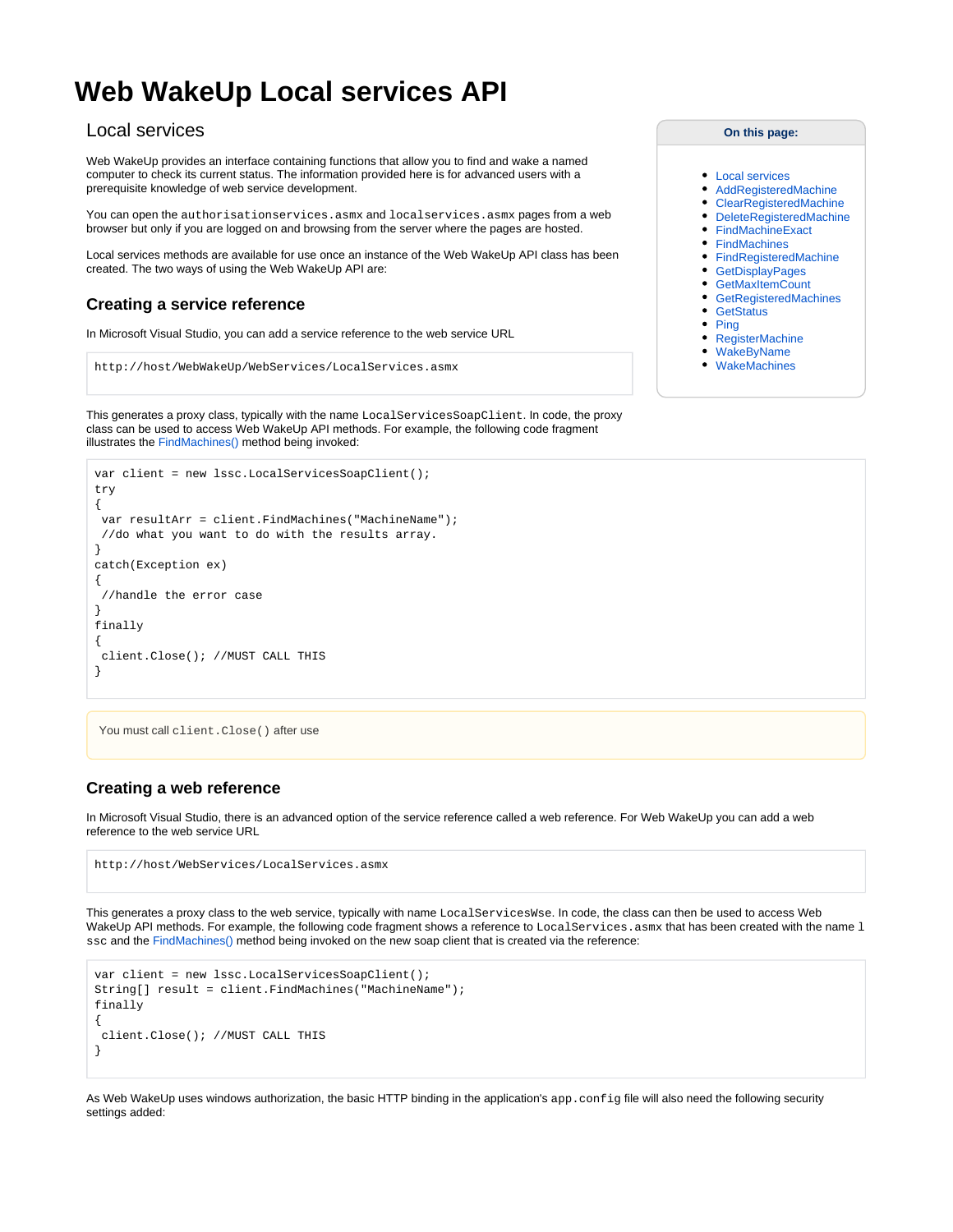```
...
<security mode="TransportCredentialOnly">
    <transport clientCredentialType="Ntlm"/>
</security>
...
```
The following methods are available in the Web WakeUp API.

## <span id="page-1-0"></span>AddRegisteredMachine

bool AddRegisteredMachine(string UserName, string MachineName)

#### **Purpose**

Adds a computer to a user's list of registered computers

#### **Inputs**

- UserName the user name for an authorized user in the format DomainName\UserName
- MachineName the name for the computer to be added in the format DomainName\MachineName

#### **Returns**

Boolean – success or failure

## **Example**

**C#**

```
var client = new lssc.LocalServicesSoapClient();
try
{
  var result = client.AddRegisteredMachine( "ACME\Joe",
                                              "ACME\ACMEdvwks0012");
  if (result)
      Console.write("added ACMEdvwks0012 for Joe");
  else
      Console.write("could not add ACMEdvwks0012");
}
catch(Exception ex)
{
  //handle the error case
}
finally
{
  client.Close(); //MUST CALL THIS
}
```
## <span id="page-1-1"></span>ClearRegisteredMachine

bool ClearRegisteredMachine(string UserName)

#### **Purpose**

Clears the default computer registered to a user

#### **Inputs**

UserName – the user name for an authorized user in the format DomainName\UserName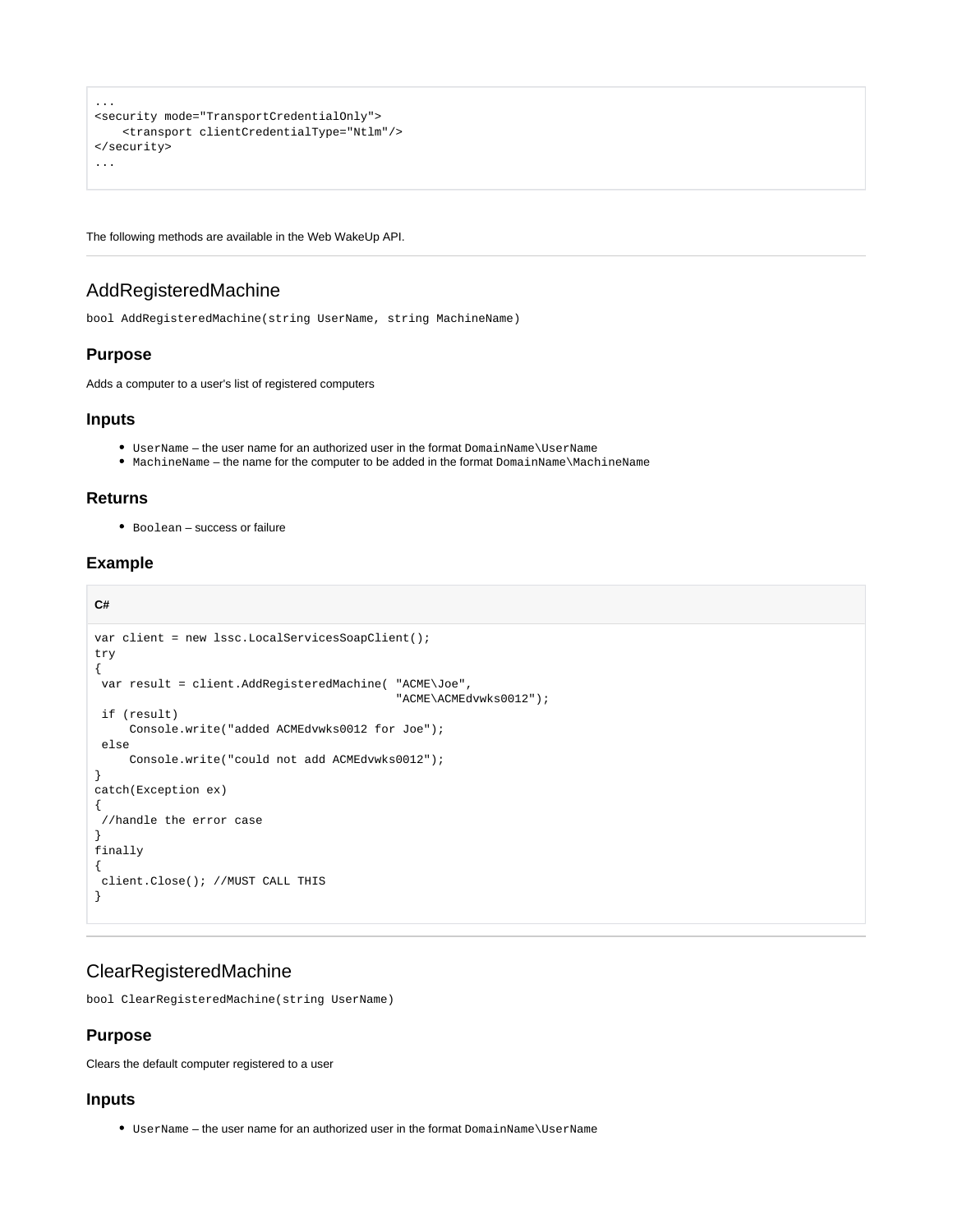## **Returns**

Boolean – success or failure

## **Example**

```
C#
```

```
var client = new lssc.LocalServicesSoapClient();
try
{
  var result = client.ClearRegisteredMachine( "ACME\Joe");
 if (result)
    Console.write("registered computer cleared");
 else
    Console.write("could not clear computer");
}
catch(Exception ex)
{
  //handle the error case
}
finally
{
 client.Close(); //MUST CALL THIS
}
```
## <span id="page-2-0"></span>DeleteRegisteredMachine

bool DeleteRegisteredMachine(string UserName, string MachineName)

## **Purpose**

Deletes a computer from a user's list of registered computers using its name.

### **Inputs**

- UserName the user name for an authorized user in the format DomainName\UserName
- MachineName the name for the computer to be deleted in the format DomainName\MachineName

### **Returns**

Boolean – success or failure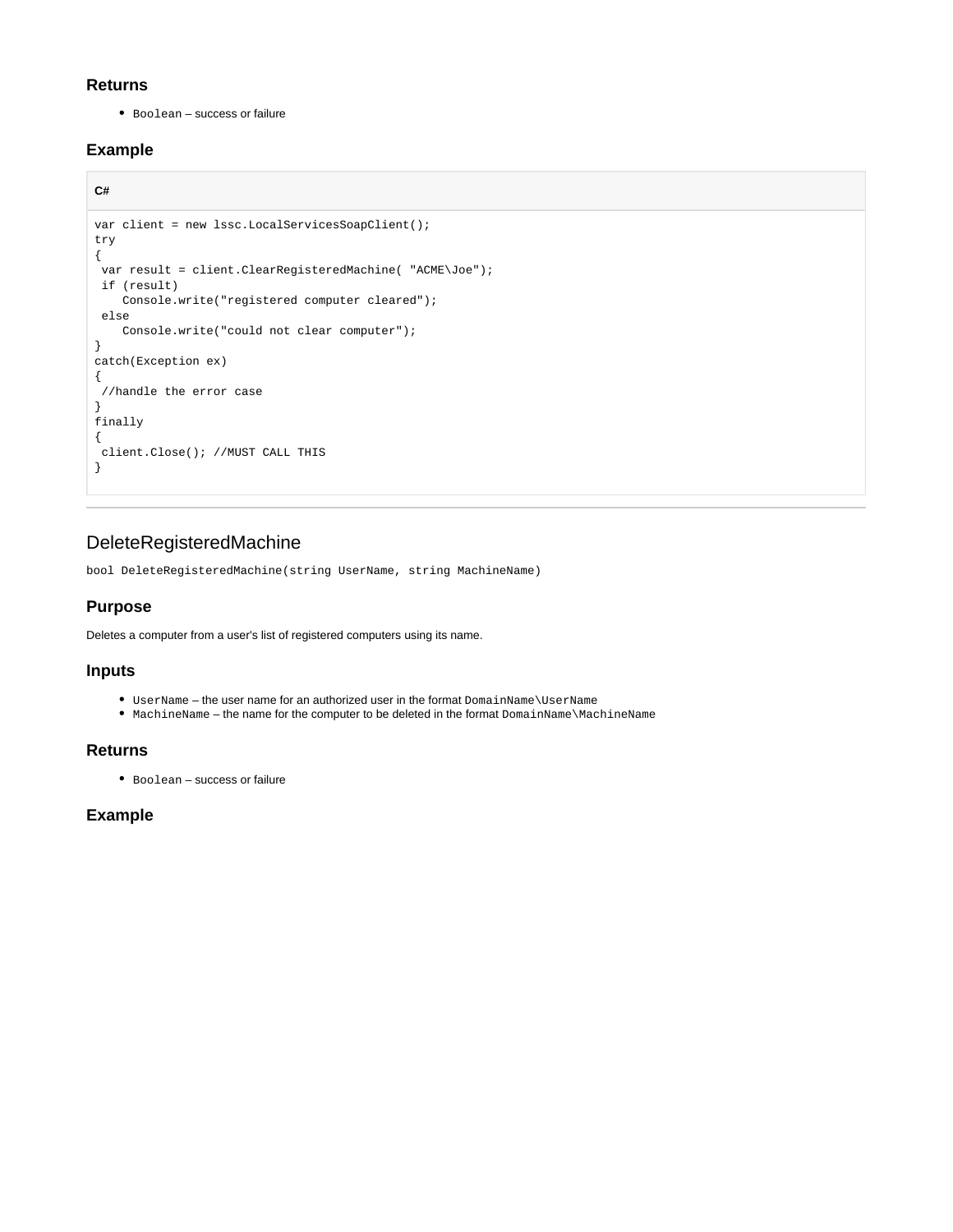```
var client = new lssc.LocalServicesSoapClient();
try
{
 var result = client.DeleteRegisteredMachine("ACME\Joe",
                                                "ACME\ACMEdvwks0012");
 if (result)
     Console.write("removed ACMEdvwks0012 from Joe");
 else
      Console.write("could not remove ACMEdvwks0012");
}
catch(Exception ex)
{
  //handle the error case
}
finally
{
 client.Close(); //MUST CALL THIS
}
```
## <span id="page-3-1"></span>FindMachineExact

bool FindMachineExact(string MachineName)

#### **Purpose**

**C#**

Finds a computer using its exact netBIOS name. This method is used to find a computer when the exact netBIOS name for the target computer is known.

#### **Inputs**

MachineName – the netBIOS name for the computer to be found. Can also be in the format DomainName\MachineName. Anything but a complete match will result in failure.

#### **Returns**

Boolean – success or failure

```
C#
var client = new lssc.LocalServicesSoapClient();
try
{
var result = client.FindMachineExact("ACME\ACMEdvwks0012");
 if (result)
      Console.write("found ACMEdvwks0012");
 else
      Console.write("cannot find ACMEdvwks0012");
}
catch(Exception ex)
{
  //handle the error case
}
finally
{
  client.Close(); //MUST CALL THIS
}
```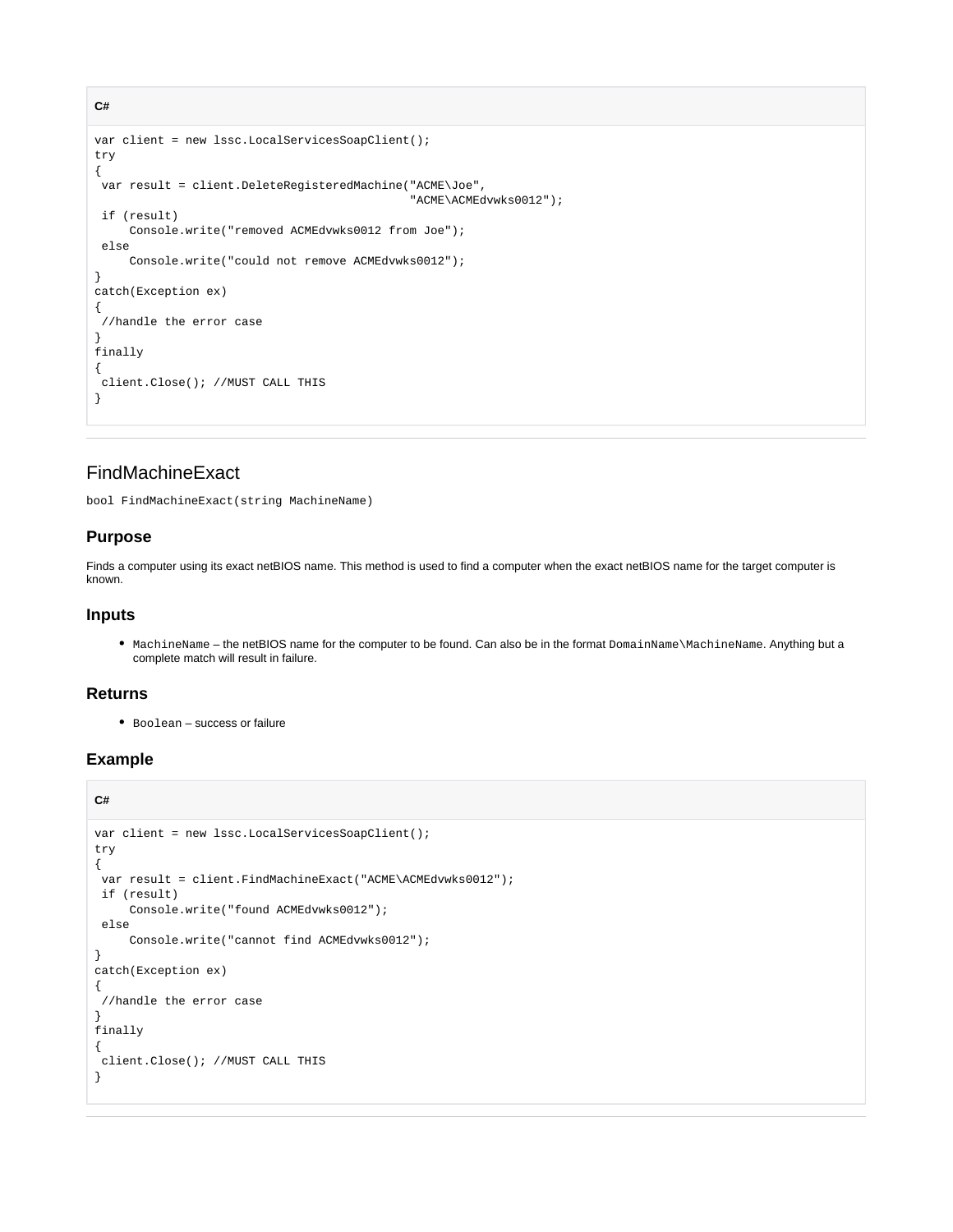## FindMachines

string[] FindMachines(string SearchText)

## **Purpose**

Finds a number of computers matching a search string.

## **Inputs**

SearchText – the search text matched against the netBIOS name for the computers to be found. Can also be in the form DomainName\Sea rchText

## **Returns**

Array of strings containing the computers matching the search text. The number of items in this array is limited by the maximum number of returned items allowed.

## **Example**

## **C#**

```
var client = new lssc.LocalServicesSoapClient();
try
{
 var resultArr = client.FindMachines("ACME\ACME");
 //process the results array
}
catch(Exception ex)
{
  //handle the error case
}
finally
{
 client.Close(); //MUST CALL THIS
}
```
## <span id="page-4-0"></span>FindRegisteredMachine

string FindRegisteredMachine(string UserName)

## **Purpose**

Finds the default computer registered to a user.

### **Inputs**

UserName – the user name for an authorized user in the format DomainName\UserName

### **Returns**

String containing the name of the computer registered to the user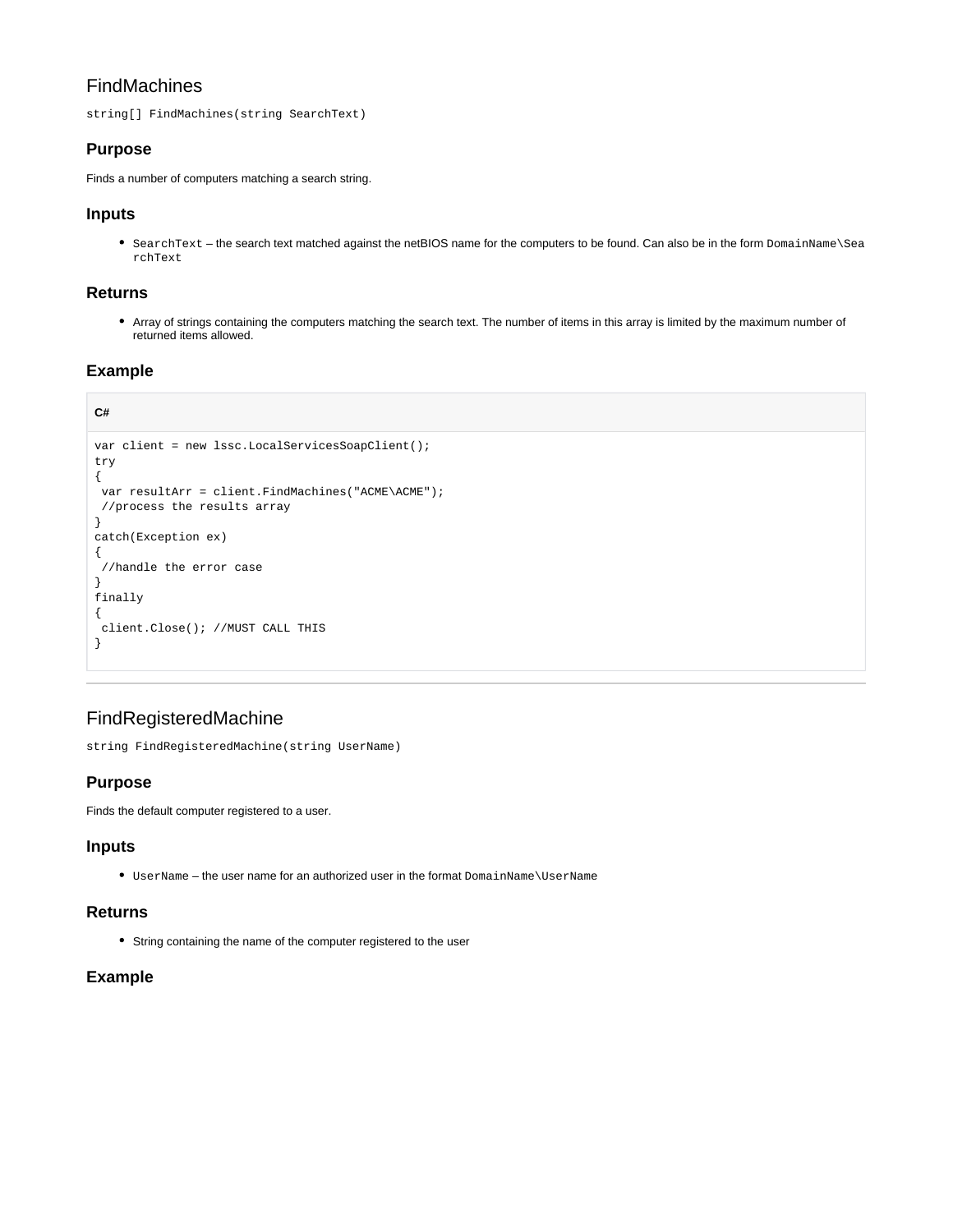```
var client = new lssc.LocalServicesSoapClient();
try
{
 var result = client.FindRegisteredMachine( "ACME\Joe" );
if (result == "") Console.write("no registered computer for Joe");
 else
      Console.write( result );
}
catch(Exception ex)
{
  //handle the error case
}
finally
{
 client.Close(); //MUST CALL THIS
}
```
## <span id="page-5-0"></span>**GetDisplayPages**

String[] GetDisplayPages()

#### **Purpose**

**C#**

Gets an array of the Web WakeUp pages configured for display by the administrator.

#### **Inputs**

 $\bullet$  null

#### **Returns**

A string array containing all the pages enabled by the Web WakeUp administrator

#### **Example**

**C#**

```
var client = new lssc.LocalServicesSoapClient();
try
{
 var result = client.GetDisplayPages( );
 //process results array
}
catch(Exception ex)
{
  //handle the error case
}
finally
{
 client.Close(); //MUST CALL THIS
}
```
## <span id="page-5-1"></span>**GetMaxItemCount**

int GetMaxItemCount()

#### **Purpose**

Gets the maximum number of items returned by Web WakeUp.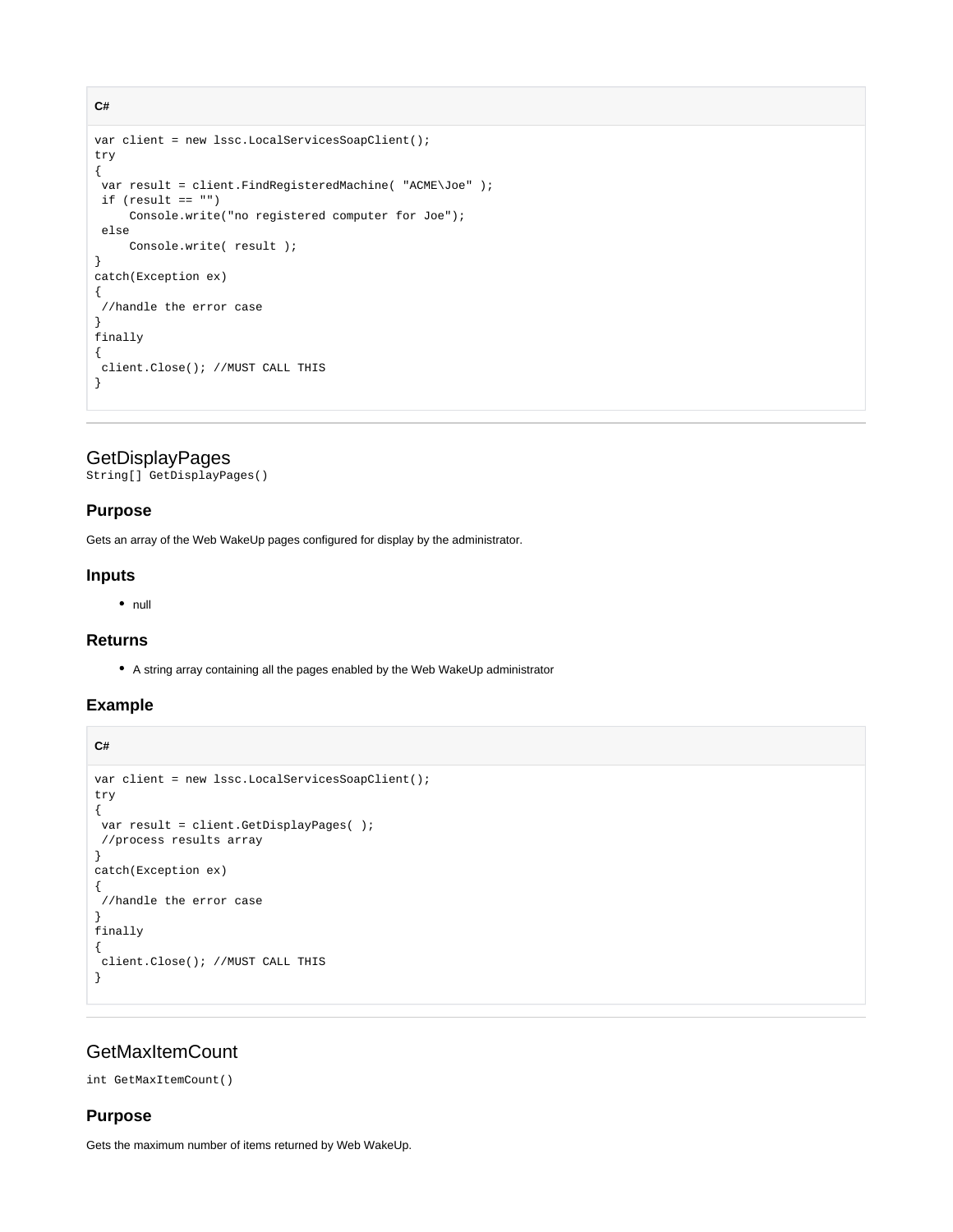#### **Inputs**

 $\bullet$  null

## **Returns**

• Returns an integer that gives the maximum number of items that will be returned in the array returned by [FindMachines](#page-3-0)

## **Example**

## **C#**

```
var client = new lssc.LocalServicesSoapClient();
try
{
 var i = client.GetMaxItemCount();
 console.WriteLine("The max items value: {0}", i);
}
catch(Exception ex)
{
  //handle the error case
}
finally
{
 client.Close(); //MUST CALL THIS
}
```
## <span id="page-6-0"></span>GetRegisteredMachines

String[] GetRegisteredMachines(string UserName)

## **Purpose**

### **Inputs**

UserName – the user name for an authorized user in the format DomainName\UserName

## **Returns**

A string array containing all the computers registered for a user

## **Example**

### **C#**

```
var client = new lssc.LocalServicesSoapClient();
try
{
 var result = client.GetRegisteredMachines( "ACME\Joe");
 //process results array
}
catch(Exception ex)
{
  //handle the error case
}
finally
{
 client.Close(); //MUST CALL THIS
}
```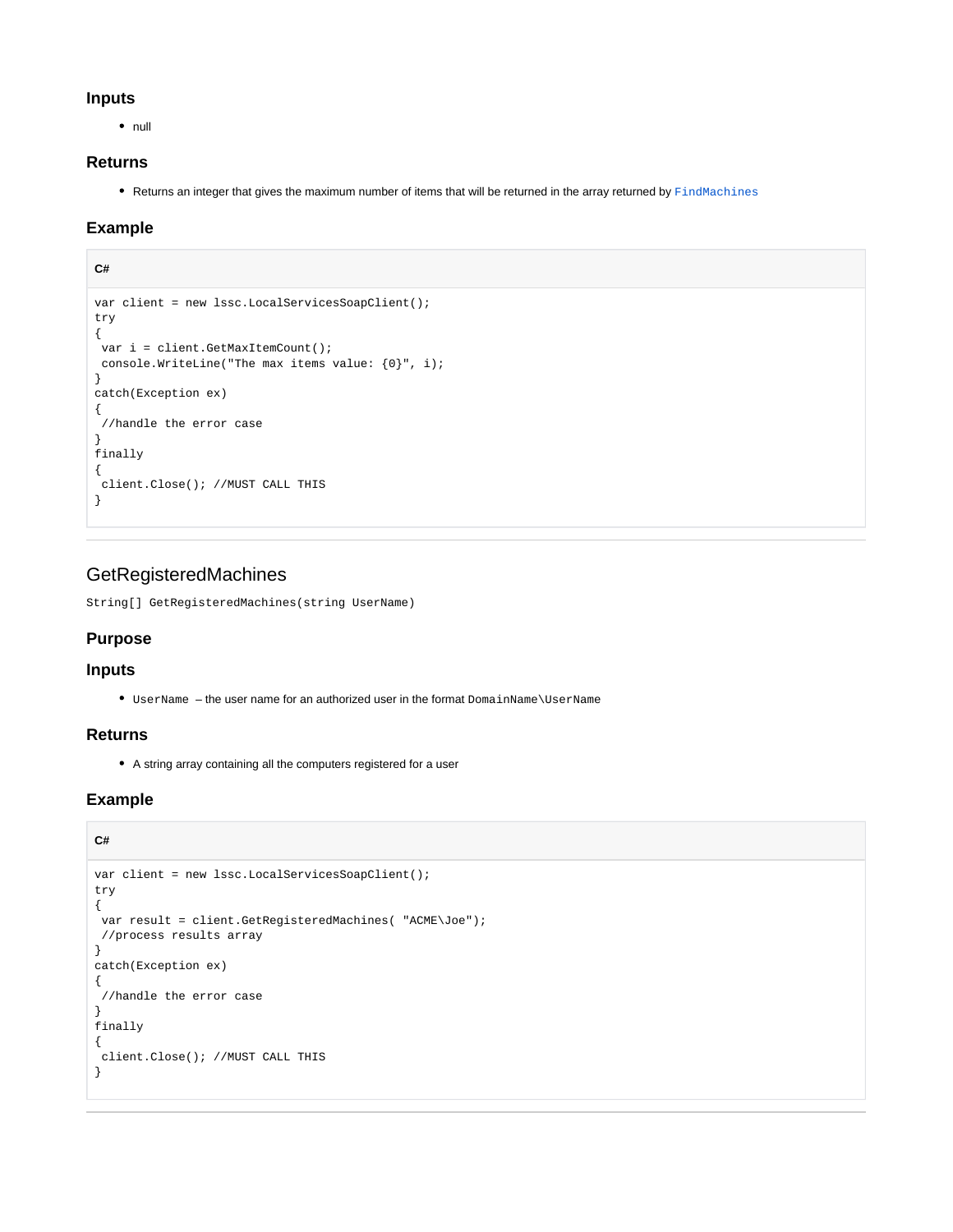## **GetStatus**

MachineInfo GetStatus(string MachineName)

#### **Purpose**

Determines the target machine's state using the 1E WakeUp infrastructure. The WakeUp Server is contacted, and will attempt to determine the machine's state using either an ICMP ping or a proprietary TCP message via the primary WakeUp Agent in the target machine's subnet.

GetStatus() will synchronously return the machine's most recent recorded state from a cache, but will asynchronously refresh this cache. The first time you call it, it may return an Unknown state if the machine has not been queried recently hence you may want to call it multiple times with at least a 10 second between each call and repeat until the machine's actual state (On or Off) is returned or until a reasonable number of retry attempts are exhausted.

In practice, a machine's status is normally returned in less than 30 seconds. If, after this period, GetStatus() still returns Unknown, it may indicate that the target machine cannot be reached within the 1E WakeUp infrastructure.

Making calls to GetStatus() in rapid succession is resource-intensive and will not reduce the time taken to determine the machine's state.

#### **Inputs**

MachineName - the netBIOS name of the machine whose status is to be retrieved. You may specify the machine with or without its domain name prefix (for example: MYMACHINE or MYDOMAIN\MYMACHINE)

#### **Returns**

- MachineInfo a structure containing details of the machine's status. The structure has the following fields:
- \_status A enumeration with the values: 0=Unknown, 1=On, 2=Off
- $\overline{\bullet}$  IPAddress The IP address of the target machine
- MACAddress The MAC address of the target machine

The IPAddress and MACAddress fields may not be present if the status of the machine could not be determined. If the machine has multiple network adapters, the information returned will apply to the network adapter which has the highest priority mapping as determined by the WakeUp Server boundary configuration in NightWatchman Management Center.

```
C#
var
client = new lssc.LocalServices();
try
{
var result = client.GetStatus(@"acme\ACMEdvwks0012");
var status = result. status;
if (status == lssc.State.On)
{
         Console.WriteLine("The machine is on");
        Console.WriteLine("Its IP address is {0}, MAC address is {1}", result.IPAddress, result.MACAddress);
}
else if (status == lssc.State.Off)
{
         Console.WriteLine("The machine is off");
}
else // (status == lssc.State.Unknown)
{
         Console.WriteLine("The status of the machine is unknown");
}
}
catch (Exception ex)
{
// Handle the error case
}
finally
{
client.Close(); // Must call this
}
```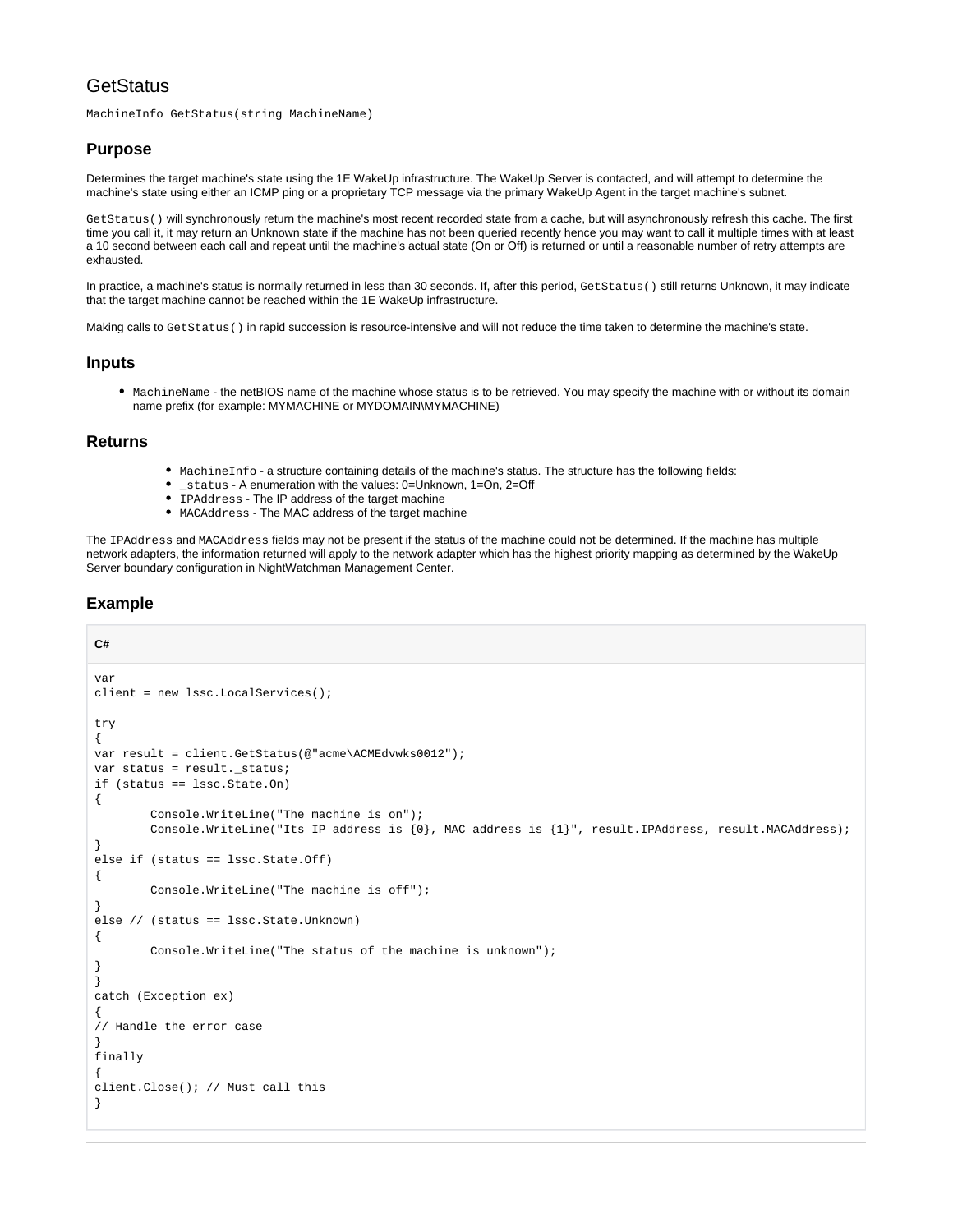## Ping

bool Ping(string netBIOSName)

## **Purpose**

Checks to see if a named computer is awake using information retrieved from NightWatchman Management Center.

## **Inputs**

netBIOSName – the netBIOS name for the computer to check

## **Returns**

Boolean – success or failure

## **Example**

```
C#
try
{
  var result = client.Ping("ACMEdvwks0012");
 if (result)
      Console.write("response for ACMEdvwks0012");
  else
      Console.write("no response for ACMEdvwks0012");
}
catch(Exception ex)
{
  //handle the error case
}
finally
{
 client.Close(); //MUST CALL THIS
}
```
## <span id="page-8-0"></span>RegisterMachine

bool RegisterMachine(string UserName, string MachineName)

## **Purpose**

Adds the default registered computer for a user using its name.

### **Inputs**

- UserName the user name for an authorized user in the format DomainName\UserName
- MachineName the netBIOS name for the computer to be set

## **Returns**

Boolean – success or failure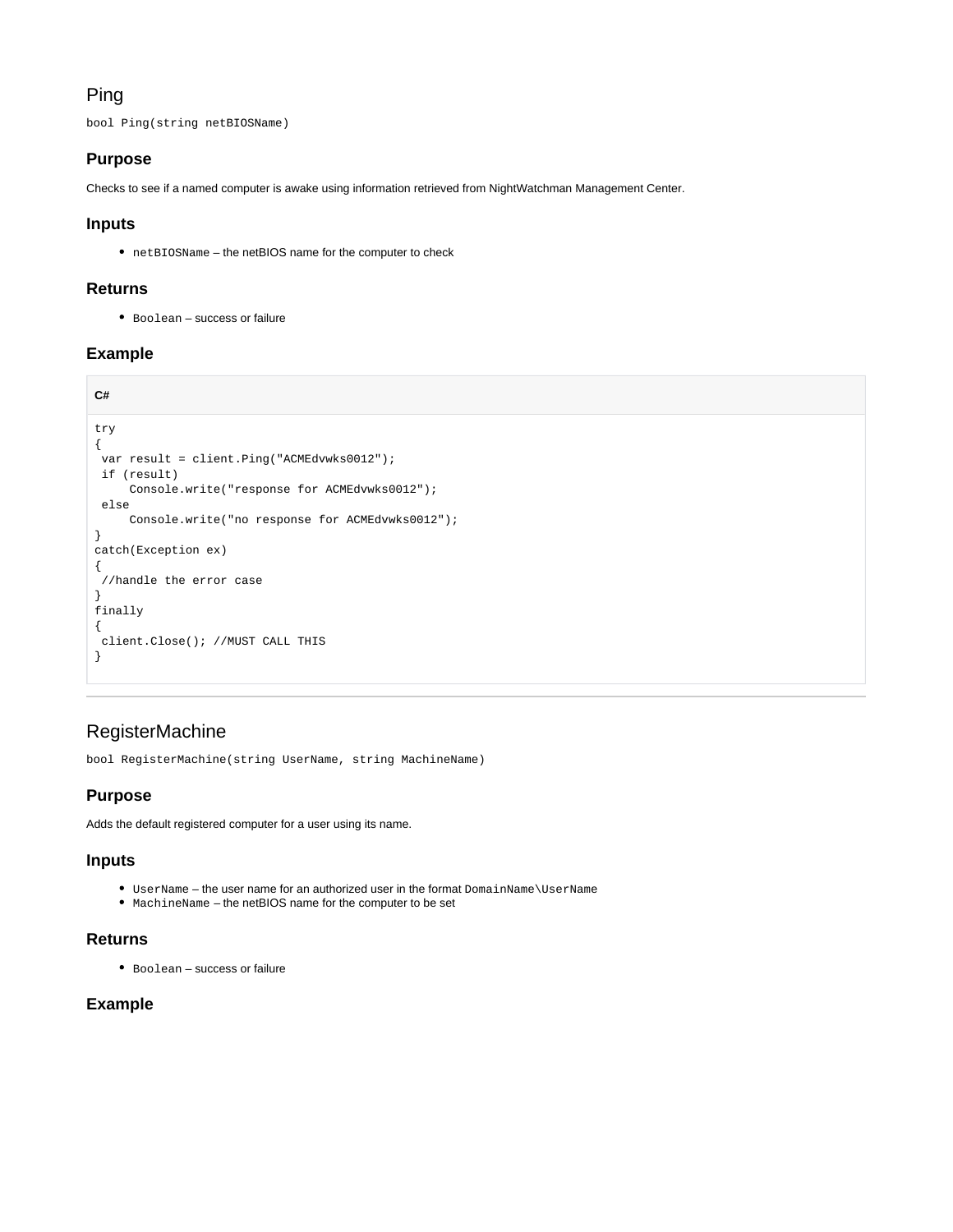```
var client = new lssc.LocalServicesSoapClient();
try
{
 var result = 
 client.RegisterMachine("ACME\Joe",
                         "ACME\ACMEdvwks0012");
  if (result)
     Console.write("ACMEdvwks0012 default for Joe");
  else
      Console.write("could not set ACMEdvwks0012");
}
catch(Exception ex)
{
  //handle the error case
}
finally
{
 client.Close(); //MUST CALL THIS
}
```
## <span id="page-9-0"></span>WakeByName

bool WakeByName(string netBIOSName)

#### **Purpose**

**C#**

Attempts to wake a computer using its netBIOS name. If you intend to make a high volume of calls to wake computers in a short space of time you should use the WakeMachines method, which supports waking a list of computers, and not WakeByName.

#### **Inputs**

netBIOSName – the netBIOS name for the computer to wake up

#### **Returns**

Boolean – success or failure

```
C#
var client = new lssc.LocalServicesSoapClient();
try
{
  var result = client.WakeByName("ACMEdvwks0012");
 if (result)
      Console.write("sent wake up to ACMEdvwks0012");
  else
      Console.write("no wakeup sent to ACMEdvwks0012");
}
catch(Exception ex)
{
  //handle the error case
}
finally
{
 client.Close(); //MUST CALL THIS
}
```